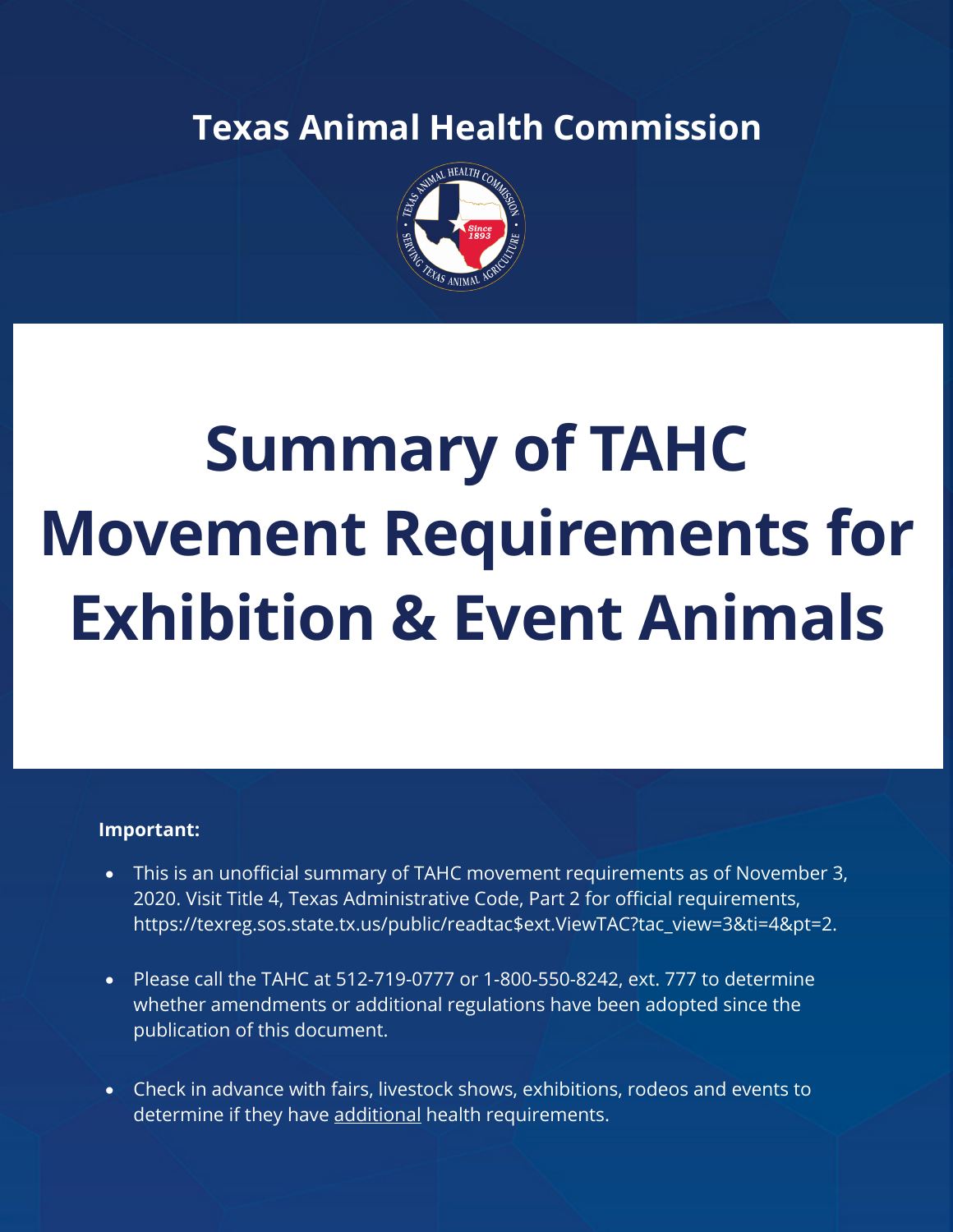

### **Definitions**

**Interstate Event:** The TAHC considers shows, fairs, rodeos, events or exhibitions to be interstate if they permit livestock and poultry from other states to enter for show or exhibition and be held or exhibited in common facilities with Texas origin livestock and poultry of the same species.

**Intrastate Event:** The TAHC considers shows, fairs, rodeos, events or exhibitions to be intrastate if they ONLY allow Texas animals to enter or if they require Texas livestock and poultry of the same species to be housed and exhibited separately from livestock and poultry from out of state.

Certificate of Veterinary Inspection (CVI): CVIs are commonly referred to as "health certificates". This document indicates that an accredited veterinarian inspected, tested or immunized the animals in question as required by the TAHC.

- Cattle, sheep, goats, equine, swine, exotic livestock and ratites coming into the state or entered in an interstate show must be accompanied by a CVI.
- Poultry may enter into the state or into livestock shows with a CVI inspection or with other documents as described on the "Poultry" page.
- The certificate is valid for 30 days for all species being exhibited, or exhibited and sold.

**Entry Permit:** This permit is issued by the TAHC and is needed for certain livestock, poultry, exotic livestock and ratites to enter Texas. The permit is valid for 15 days. The entry permit number must be recorded on the CVI. To obtain an entry permit call the TAHC at 512-719-0777, or 1-800-550-8242, ext. 777, or email permits@tahc.texas.gov.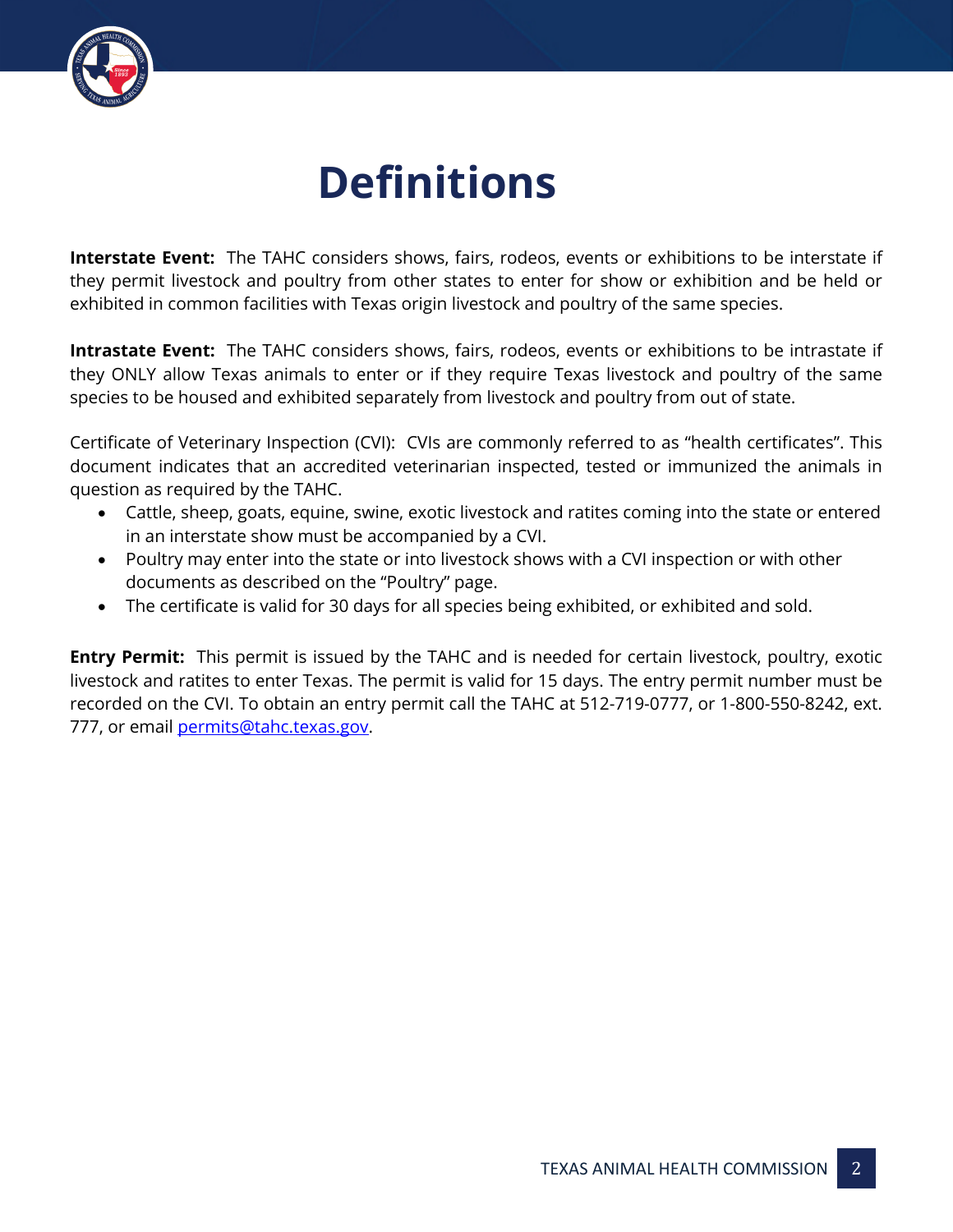

### **Cattle**

| <b>Interstate Event</b>                                                                                                                                                                                                                                                                                                                                                                 | <b>Intrastate Event</b>                                                                                                                                                                                                                                                                                                             |
|-----------------------------------------------------------------------------------------------------------------------------------------------------------------------------------------------------------------------------------------------------------------------------------------------------------------------------------------------------------------------------------------|-------------------------------------------------------------------------------------------------------------------------------------------------------------------------------------------------------------------------------------------------------------------------------------------------------------------------------------|
| (Out-of-State & Texas Animals)                                                                                                                                                                                                                                                                                                                                                          | (ONLY Texas Animals)                                                                                                                                                                                                                                                                                                                |
| 1. Certificate of Veterinary Inspection (CVI):<br>Unless noted, all cattle must have a valid CVI.<br>CVIs are valid for 30 days. Veterinarians should<br>contact 512-719-0777 or 1-800-550-8242, ext.                                                                                                                                                                                   | 1. Certificate of Veterinary Inspection (CVI):<br>Not required by the TAHC.<br><b>Entry Permit: Not required by the TAHC.</b><br>2.                                                                                                                                                                                                 |
| 777 for CVI requirements.<br>a. Note: All cattle coming from a vesicular<br>stomatitis virus (VSV) affected state must<br>have a CVI issued within 14 days prior to<br>entry and a VSV status for the premises or<br>area should be recorded on the CVI.                                                                                                                                | 3. Official Identification:<br>a. All dairy breed animals, including steers<br>and spayed heifers, must be officially<br>identified.<br>b. All breeding bulls 12 months of age or<br>older must be officially identified.                                                                                                           |
| 2. <b>Entry Permit:</b> Certain classes of cattle are<br>required to obtain entry permits, please refer to<br>the sections below for guidance. Permits for<br>cattle may be obtained at any time by calling<br>512-719-0777, or 1-800-550-8242, ext. 777, or by<br>emailing the TAHC at permits@tahc.texas.gov.                                                                         | c. Within 7 days of change of ownership<br>cattle parturient, postparturient, or 18<br>months of age or older must be officially<br>identified.<br>4. Testing Requirements:                                                                                                                                                         |
|                                                                                                                                                                                                                                                                                                                                                                                         | a. Trichomoniasis (Trich) Test:                                                                                                                                                                                                                                                                                                     |
| 3. Official Identification: All cattle of any age used<br>for rodeo, recreational events, shows, or<br>exhibition must be officially identified for<br>interstate movement regardless of age or breed<br>(9 CFR §86.4(D)(iii)).<br>4. Testing Requirements:<br>a. Trichomoniasis (Trich) Test:<br>Exhibition ONLY: All breeding bulls 12<br>i.<br>months of age or older must be tested | i. Exhibition ONLY: Not required by the<br>TAHC.<br>iv. Sale of Exhibition Animals: Unless<br>excepted, non-virgin bulls and virgin<br>bulls 12 months of age or older must be<br>Trich tested within 60 days prior to sale.<br><b>Exception:</b> Breed registered bulls<br>can be certified as virgin (up to 18<br>months of age). |
| within 60 days or be accompanied by an<br>entry permit.<br>Sale of Exhibition Animals: All breeding<br>ii.<br>bulls 12 months of age or older must be<br>Trich tested within 60 days prior to sale.<br>b. Tuberculosis (TB) Test:                                                                                                                                                       | <b>Tuberculosis (TB) Test:</b><br>b.<br>Beef Cattle: Not required by the TAHC.<br>i.<br>Dairy Cattle: Not required by the TAHC.<br>ii.<br>"M" Branded Steers: All "M" branded<br>iii.<br>steers, (recognized as potential rodeo<br>and/or roping stock) must have proof of<br>a negative tuberculosis test within 12                |
| <b>Beef Cattle: Not required by the TAHC.</b><br>i.                                                                                                                                                                                                                                                                                                                                     | months prior to the event.                                                                                                                                                                                                                                                                                                          |
| Dairy Cattle: Texas origin dairy cattle are<br>ii.<br>not required to have a TB test for                                                                                                                                                                                                                                                                                                | c. Brucellosis Test: Not required by the                                                                                                                                                                                                                                                                                            |
| interstate exhibition or events.                                                                                                                                                                                                                                                                                                                                                        | TAHC.                                                                                                                                                                                                                                                                                                                               |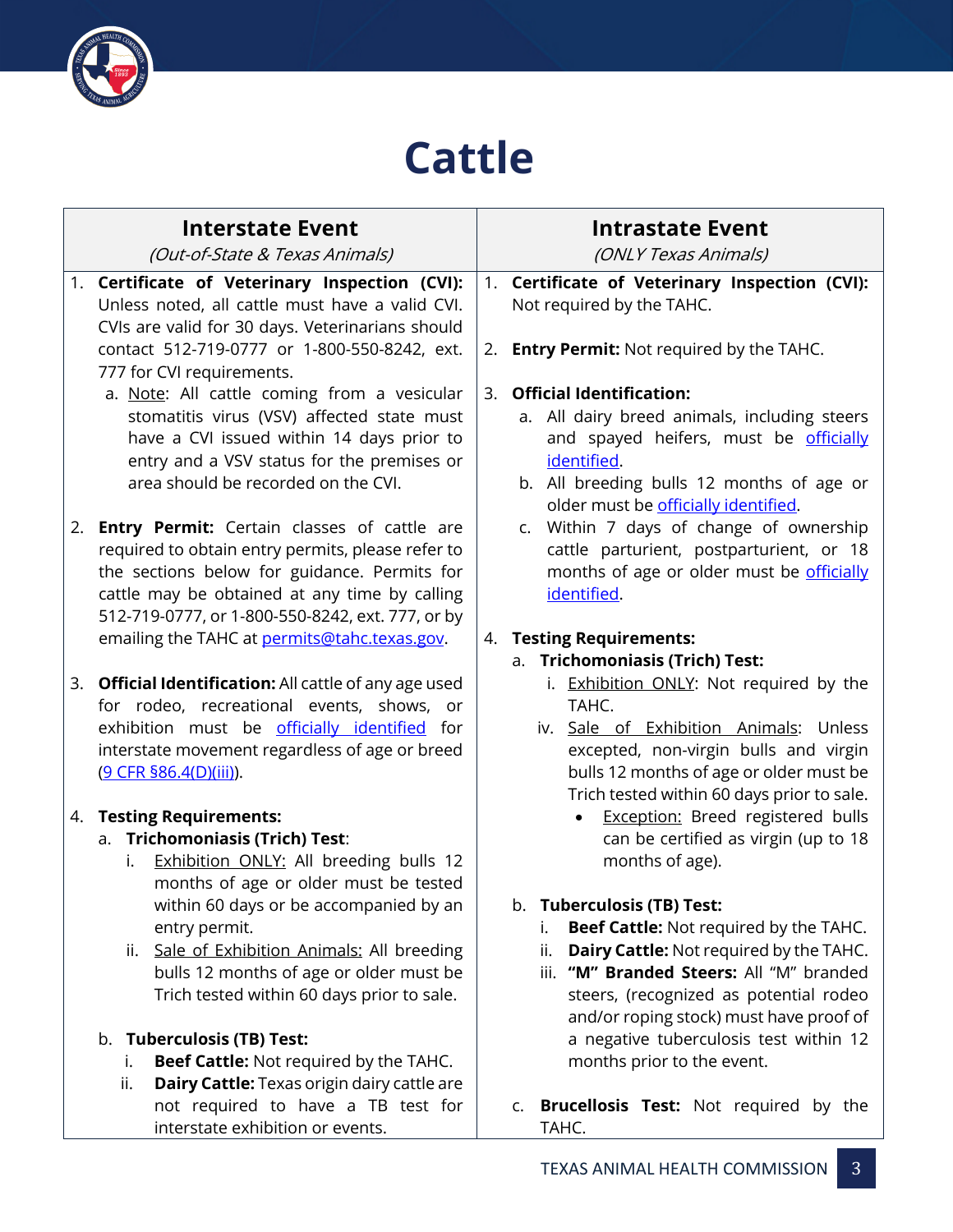

| <b>Interstate Event</b><br>(Out-of-State & Texas Animals)                                                                                                                                                                                                                                                                                                                                                                                                                                                      | <b>Intrastate Event</b><br>(ONLY Texas Animals)               |
|----------------------------------------------------------------------------------------------------------------------------------------------------------------------------------------------------------------------------------------------------------------------------------------------------------------------------------------------------------------------------------------------------------------------------------------------------------------------------------------------------------------|---------------------------------------------------------------|
| Unless<br>excepted,<br>out-of-state<br>$\bullet$<br>sexually intact dairy cattle, 2 months<br>of age or older, must have a negative<br>TB test within 60 days prior to entry<br>or originate from an accredited free<br>herd. Test results or an accredited<br>herd number must be recorded on<br>the CVI.<br><b>Exception: Dairy and beef cattle</b><br>٠<br>coming from a state with less<br>than "Free" or "Free Zone"<br>status must contact the TAHC at<br>1-800-550-8242 ext. 777, prior<br>to movement. | Cattle intrastate event requirements are listed on<br>page 3. |
| "M" Branded Steers: All "M" branded<br>iii.<br>steers (recognized as potential rodeo<br>and/or roping stock) must test negative<br>for TB within 12 months prior to an<br>event.<br>Note: "M" branded steers from out-<br>of-state must also obtain an entry<br>permit prior to entry.                                                                                                                                                                                                                         |                                                               |
| <b>Brucellosis Test: Unless excepted, cattle are</b><br>C.<br>not required to be tested for interstate<br>exhibition or events.<br>i. Exception: Cattle from<br>designated<br>surveillance areas in Idaho, Montana, or<br>Wyoming are required to meet testing<br>requirements.                                                                                                                                                                                                                                |                                                               |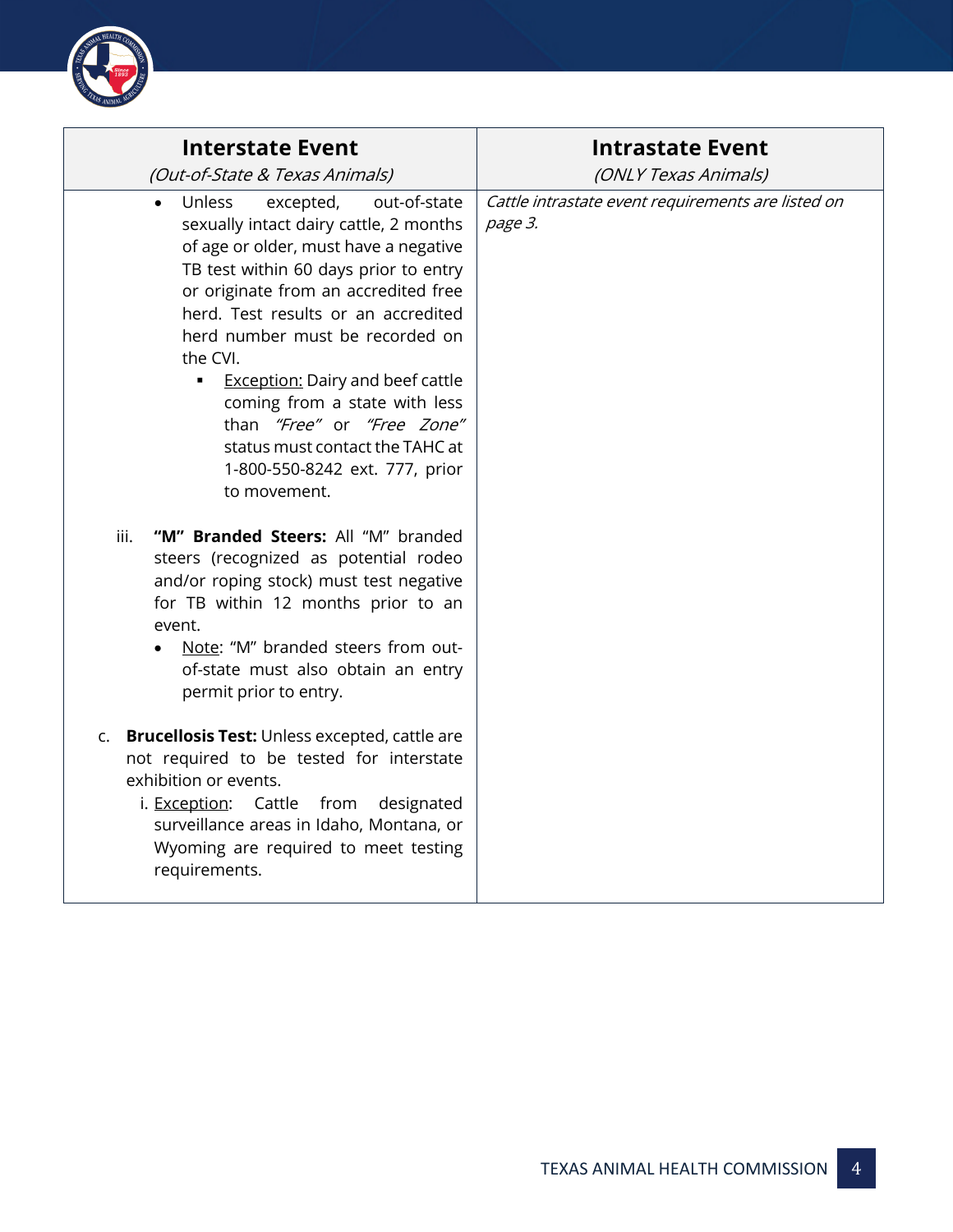

## **Equine**

|    | <b>Interstate Event</b><br>(Out-of-State & Texas Animals)                                                                                                                                                                                                                                                                                                                                                                                                                                                                                                                                                                                                                                                                                                                                                                                                                                                                                                                                                              | <b>Intrastate Event</b><br>(ONLY Texas Animals)                                                                                                                                                                                                                                                                                                                                                                                                                                                                                                                                                                                                                                                                                                                                                                                                                                     |
|----|------------------------------------------------------------------------------------------------------------------------------------------------------------------------------------------------------------------------------------------------------------------------------------------------------------------------------------------------------------------------------------------------------------------------------------------------------------------------------------------------------------------------------------------------------------------------------------------------------------------------------------------------------------------------------------------------------------------------------------------------------------------------------------------------------------------------------------------------------------------------------------------------------------------------------------------------------------------------------------------------------------------------|-------------------------------------------------------------------------------------------------------------------------------------------------------------------------------------------------------------------------------------------------------------------------------------------------------------------------------------------------------------------------------------------------------------------------------------------------------------------------------------------------------------------------------------------------------------------------------------------------------------------------------------------------------------------------------------------------------------------------------------------------------------------------------------------------------------------------------------------------------------------------------------|
| 3. | 1. Certificate of Veterinary Inspection (CVI):<br>Unless noted, all equine must have a valid CVI.<br>CVIs are valid for 30 days. Veterinarians should<br>contact 512-719-0777 or 1-800-550-8242, ext.<br>777 for CVI requirements.<br>a. Note: All equine coming from a vesicular<br>stomatitis virus (VSV) affected state must<br>have a CVI issued within 14 days prior to<br>entry and a VSV status for the premises or<br>area should be recorded on the CVI.<br>2. Entry Permit: Not required by the TAHC.<br><b>Testing Requirements:</b><br>a. Equine Infectious Anemia (EIA) Test:<br>Unless excepted, all equine must have a<br>negative EIA test within the past 12 months.<br>i. <b>Exception:</b> If a mare is presented<br>alongside a nursing foal under 8 months<br>of age, a negative test for the mare is<br>sufficient.<br>equine<br>passport<br>ii. Exception:<br>An<br>document allows equine to travel on a 6-<br>month passport (example of documents<br>to follow). An EIA test document issued | 1. Certificate of Veterinary Inspection (CVI):<br>Unless excepted, CVIs are not required by the<br>TAHC.<br>a. Exception: Equine attending a parimutuel<br>racetrack are required to have a CVI.<br>2. <b>Entry Permit:</b> Not required by the TAHC.<br>3. Testing Requirements:<br>Equine Infectious Anemia (EIA) Test:<br>а.<br>Unless excepted, all Texas equine must<br>have a negative EIA test within the past 12<br>months.<br>i. <b>Exception:</b> If a mare is presented<br>alongside a nursing foal under 8<br>months of age, a negative test for the<br>mare is sufficient.<br>b. Piroplasmosis<br>(Piro)<br>Unless<br>Test:<br>excepted, equine entering a racetrack<br>facility must have a valid negative Piro test<br>(Theileria equi) within the previous 12<br>months.<br>i. Exception: A Piro test is not required for<br>thoroughbred horses participating at a |
|    | within the past 6 months must<br>accompany the passport.<br>b. Piroplasmosis (Piro) Test: Unless excepted,<br>equine entering a racetrack facility must<br>have a valid negative Piro test (Theileria equi)<br>within the previous 12 months.<br>Exception: A Piro test is not required for<br>i.<br>thoroughbred horses participating at a<br>parimutuel racetrack facility.                                                                                                                                                                                                                                                                                                                                                                                                                                                                                                                                                                                                                                          | parimutuel racetrack facility.                                                                                                                                                                                                                                                                                                                                                                                                                                                                                                                                                                                                                                                                                                                                                                                                                                                      |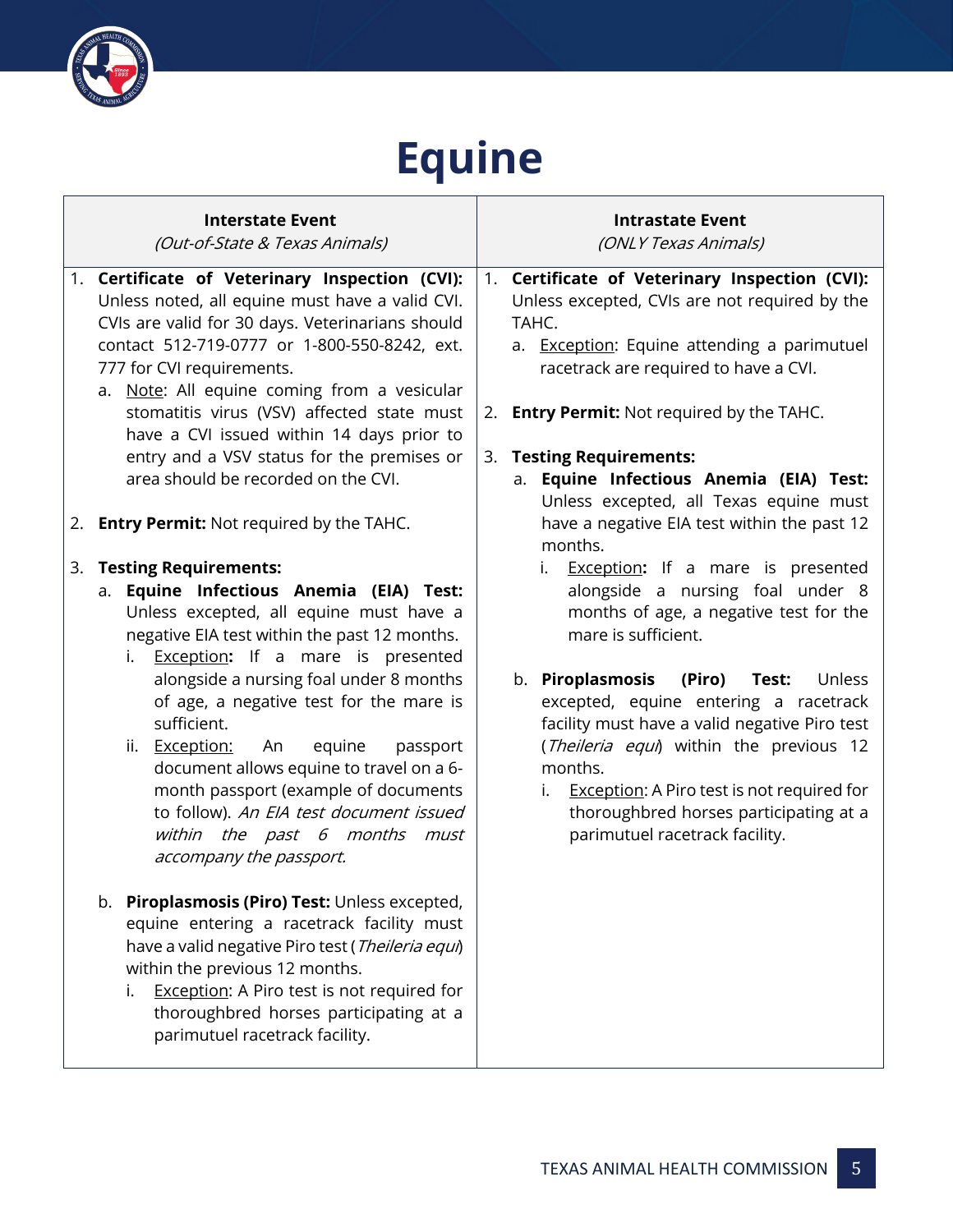

### **Sheep**

|    | <b>Interstate Event</b><br>(Out-of-State & Texas Animals)                                                                                                                                                                                                                                                                  |    | <b>Intrastate Event</b><br>(ONLY Texas Animals)                                                                                                                                                                                                           |
|----|----------------------------------------------------------------------------------------------------------------------------------------------------------------------------------------------------------------------------------------------------------------------------------------------------------------------------|----|-----------------------------------------------------------------------------------------------------------------------------------------------------------------------------------------------------------------------------------------------------------|
|    | 1. Certificate of Veterinary Inspection (CVI):<br>Unless noted, all sheep must have a valid CVI.<br>CVIs are valid for 30 days. Veterinarians should                                                                                                                                                                       | 1. | Certificate of Veterinary Inspection (CVI):<br>Not required by the TAHC.                                                                                                                                                                                  |
|    | contact 512-719-0777 or 1-800-550-8242, ext.<br>777 for CVI requirements.                                                                                                                                                                                                                                                  | 2. | <b>Entry Permit:</b> Not required by the TAHC.                                                                                                                                                                                                            |
|    | a. Note: All sheep coming from a vesicular<br>stomatitis virus (VSV) affected state must<br>have a CVI issued within 14 days prior to entry<br>and a VSV status for the premises or area<br>should be recorded on the CVI.                                                                                                 | 3. | Official Identification: Unless excepted, the<br>following classes of sheep must be officially<br>identified before movement from the farm<br>for intrastate or interstate commerce,<br>exhibition, or to be commingled with animals<br>from other farms. |
| 2. | <b>Entry Permit:</b> Not required by the TAHC.                                                                                                                                                                                                                                                                             |    | a. All sheep 18 months of age or older,<br>b. All breeding sheep regardless of age,                                                                                                                                                                       |
| 3. | <b>Official Identification:</b> All sheep are required<br>to be officially identified.                                                                                                                                                                                                                                     |    | c. Sexually intact show or exhibition sheep.<br><b>Exception: Sheep that have a premises</b><br>i.<br>identification number, a registration                                                                                                               |
| 4. | <b>Testing Requirements:</b><br>a. <b>Brucella ovis Test:</b> Unless excepted,<br>breeding rams 6 months of age or over are<br>required to have a negative ELISA test for<br>Brucella ovis within 30 days of the event or<br>from a <i>brucella ovis</i> free flock. The test<br>results or herd number must be written on |    | accompanied<br>tattoo,<br>and<br>by<br>registration papers.<br>4. Testing Requirements:<br>a. <b>Brucella ovis Test:</b> Not required by the<br>TAHC.                                                                                                     |
|    | the CVI.<br>i. Exception: Breeding rams originating in<br>Texas are exempt from the Bucella ovis<br>Test requirement if they are held separate<br>from out-of-state sheep.                                                                                                                                                 |    |                                                                                                                                                                                                                                                           |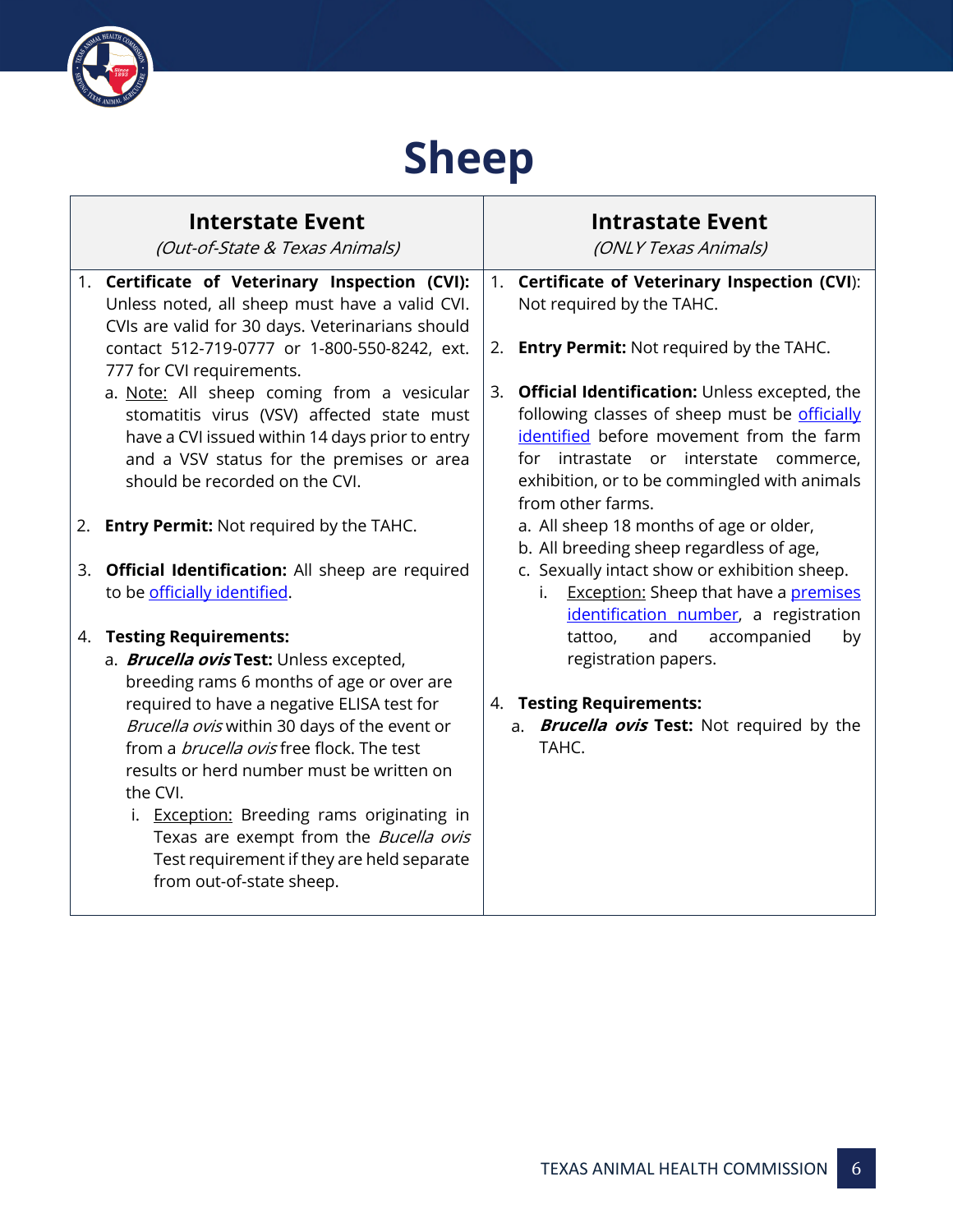

### **Goats**

|    | <b>Interstate Event</b><br>(Out-of-State & Texas Animals)                                                                                                                                                                                                     |    | <b>Intrastate Event</b><br>(ONLY Texas Animals)                                                                                                                                                                                                                        |
|----|---------------------------------------------------------------------------------------------------------------------------------------------------------------------------------------------------------------------------------------------------------------|----|------------------------------------------------------------------------------------------------------------------------------------------------------------------------------------------------------------------------------------------------------------------------|
| 1. | Certificate of Veterinary Inspection (CVI):<br>Unless noted, all goats must have a valid CVI.<br>CVIs are valid for 30 days. Veterinarians should                                                                                                             | 1. | <b>Certificate of Veterinary Inspection (CVI):</b><br>Not required by the TAHC.                                                                                                                                                                                        |
|    | contact 512-719-0777 or 1-800-550-8242, ext.<br>777 for CVI requirements.                                                                                                                                                                                     | 2. | <b>Entry Permit:</b> Not required by the TAHC.                                                                                                                                                                                                                         |
|    | a. Note: All goats coming from a vesicular<br>stomatitis virus (VSV) affected state must<br>have a CVI issued within 14 days prior to entry<br>and a VSV status for the premises or area<br>should be recorded on the CVI.                                    | 3. | <b>Official Identification:</b> Unless excepted, the<br>following classes of goats must be officially<br>identified before they are moved from the<br>farm for intrastate or interstate commerce,<br>exhibition, or to be commingled with animals<br>from other farms. |
|    | 2. Entry Permit: Not required by the TAHC.                                                                                                                                                                                                                    |    | a. All<br>breeding goats that<br>have<br>not<br>commingled with sheep, or                                                                                                                                                                                              |
| 3. | <b>Official Identification: Unless excepted, all</b><br>goats are required to be officially identified.<br>a. Exception: Registered goats that have a<br>premises identification number, a<br>registration tattoo, and accompanied by<br>registration papers. |    | b. Sexually intact show or exhibition goats.<br>c. Exceptions:<br>i. Wethers or commercial goats that<br>have not had contact with sheep; or<br>ii. Goats that have a registration tattoo<br>and are accompanied by registration<br>papers.                            |
|    | 4. Testing Requirements: Not required by the<br>TAHC.                                                                                                                                                                                                         | 4. | Testing Requirements: Not required by the<br>TAHC.                                                                                                                                                                                                                     |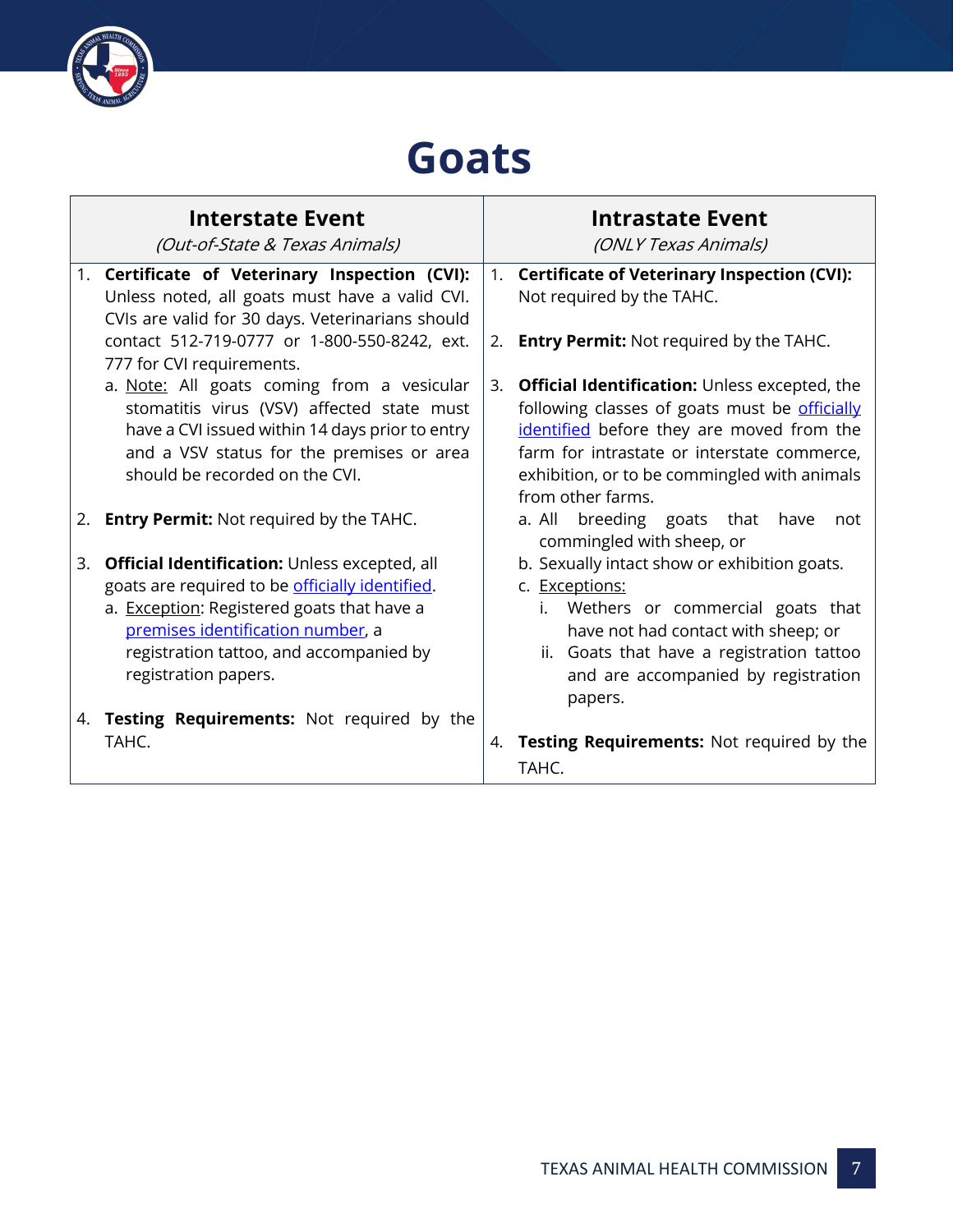

### **Swine**

|    | <b>Interstate Event</b><br>(Out-of-State & Texas Animals)                                                                                                                                                                                                                                                                                                                                                                                                                                                                                                                                                                                                                                                                                                                                                                                                                       | <b>Intrastate Event</b><br>(ONLY Texas Animals)                                                                                                                                                                                                                                                                                                                                                                      |
|----|---------------------------------------------------------------------------------------------------------------------------------------------------------------------------------------------------------------------------------------------------------------------------------------------------------------------------------------------------------------------------------------------------------------------------------------------------------------------------------------------------------------------------------------------------------------------------------------------------------------------------------------------------------------------------------------------------------------------------------------------------------------------------------------------------------------------------------------------------------------------------------|----------------------------------------------------------------------------------------------------------------------------------------------------------------------------------------------------------------------------------------------------------------------------------------------------------------------------------------------------------------------------------------------------------------------|
|    | 1. Certificate of Veterinary Inspection (CVI):<br>Unless noted, all swine must have a valid CVI.<br>CVIs are valid for 30 days. Veterinarians should<br>contact 512-719-0777 or 1-800-550-8242, ext.<br>777 for CVI requirements.<br>a. Note: All porcine coming from a vesicular<br>stomatitis virus (VSV) affected state must<br>have a CVI issued within 14 days prior to entry<br>and a VSV status for the premises or area<br>should be recorded on the CVI.<br>2. Entry Permit: Not required by the TAHC.                                                                                                                                                                                                                                                                                                                                                                 | 1. Certificate of Veterinary Inspection (CVI):<br>Not required by the TAHC.<br><b>Entry Permit:</b> Not required by the TAHC.<br>2.<br><b>Official Identification:</b> Unless excepted,<br>3.<br>swine are not required to be officially<br>identified<br>i. Exception: Breeding swine (sexually<br>intact swine, 6 months of age or older)<br>changing ownership must be officially<br>identified.                  |
| 3. | <b>Official Identification:</b> All swine must be<br>officially identified.<br>4. Testing Requirements:<br>a. Brucellosis Test: Unless noted or excepted,<br>breeding swine (sexually intact swine, 6<br>months of age or older) must have a negative<br>brucellosis test within 30 days prior to entry<br>or the event.<br>i. <b>Exception:</b> Swine originating from a<br>Brucellosis validated herd or validated<br>Brucellosis free state.<br>ii. Note: Breeding swine being sold within<br>the state of Texas must have a negative<br>test.<br>b. Pseudorabies<br>Test:<br>Unless<br>excepted,<br>breeding swine (sexually intact swine, 6<br>months of age or older) must have a negative<br>pseudorabies test within 30 days prior to<br>entry or the event.<br>i. <b>Exception:</b> Swine originating from a<br>Pseudorabies qualified herd or Stage IV or<br>V State. | 4. Testing Requirements:<br>a. Brucellosis Test: Unless excepted, swine<br>are not required to be tested.<br>b. Pseudorabies Tests: Unless excepted,<br>swine are not required to be tested.<br>c. Exception: All breeding swine must be<br>tested negative for pseudorabies and swine<br>brucellosis 30 days prior to change of<br>ownership in Texas.<br>5. Vaccination Requirements: Not required by<br>the TAHC. |
|    | 5. Vaccination Requirements:                                                                                                                                                                                                                                                                                                                                                                                                                                                                                                                                                                                                                                                                                                                                                                                                                                                    |                                                                                                                                                                                                                                                                                                                                                                                                                      |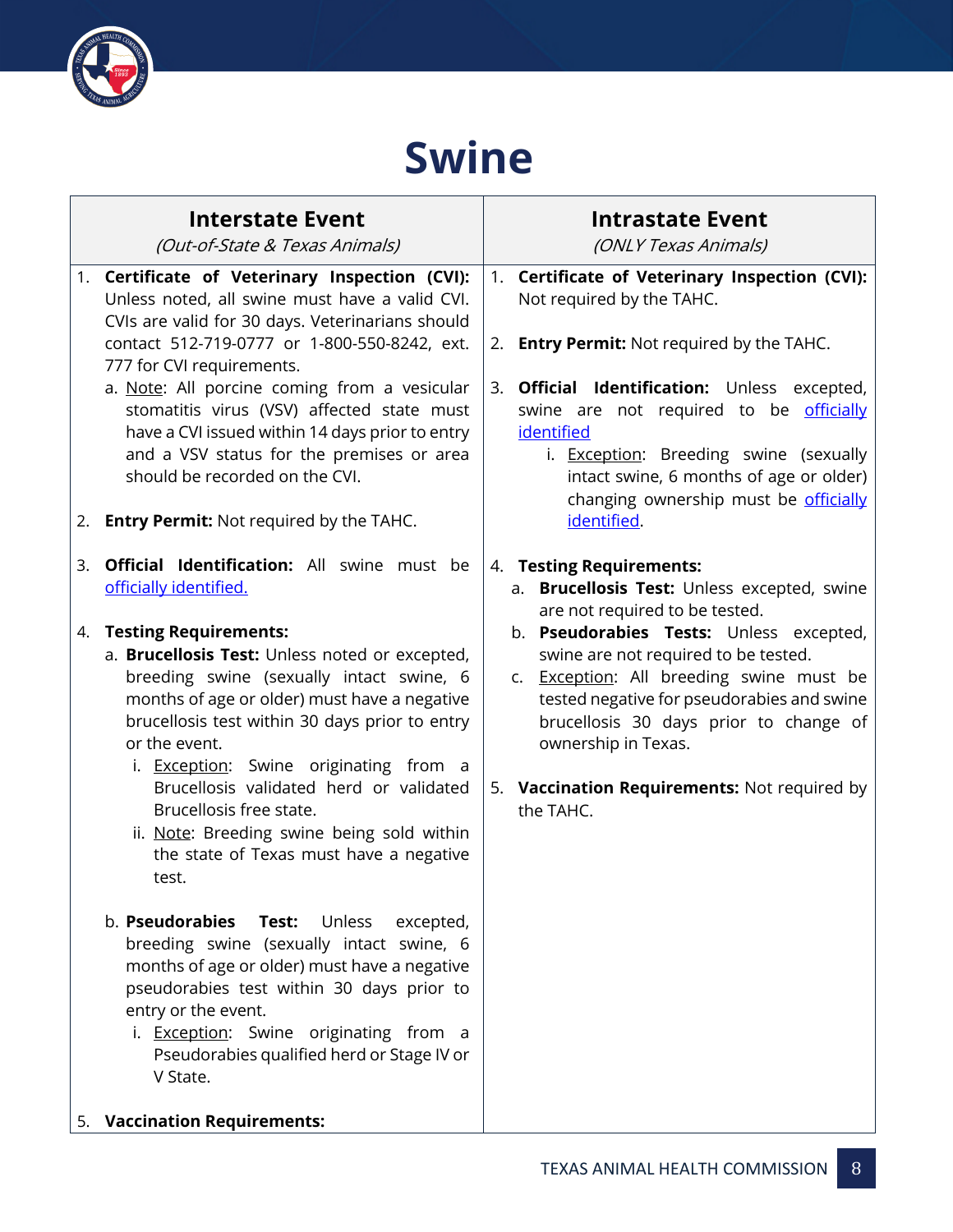

| <b>Interstate Event</b>                                                                                                                                                                                                                                                                                                                                                   | <b>Intrastate Event</b>                                      |
|---------------------------------------------------------------------------------------------------------------------------------------------------------------------------------------------------------------------------------------------------------------------------------------------------------------------------------------------------------------------------|--------------------------------------------------------------|
| (Out-of-State & Texas Animals)                                                                                                                                                                                                                                                                                                                                            | (ONLY Texas Animals)                                         |
| a. Leptospirosis Vaccine: All breeding swine<br>(sexually intact swine, 6 months of age or<br>older) must have a Leptospirosis vaccination<br>within 30 days prior to entry or the event. The<br>vaccine must contain the following strains:<br>Canicola, Hardjo, Icterohaemorrhagiae,<br>Grippotyphosa, and Pomona. Vaccination<br>status should be recorded on the CVI. | Swine intrastate event requirements are listed on<br>page 8. |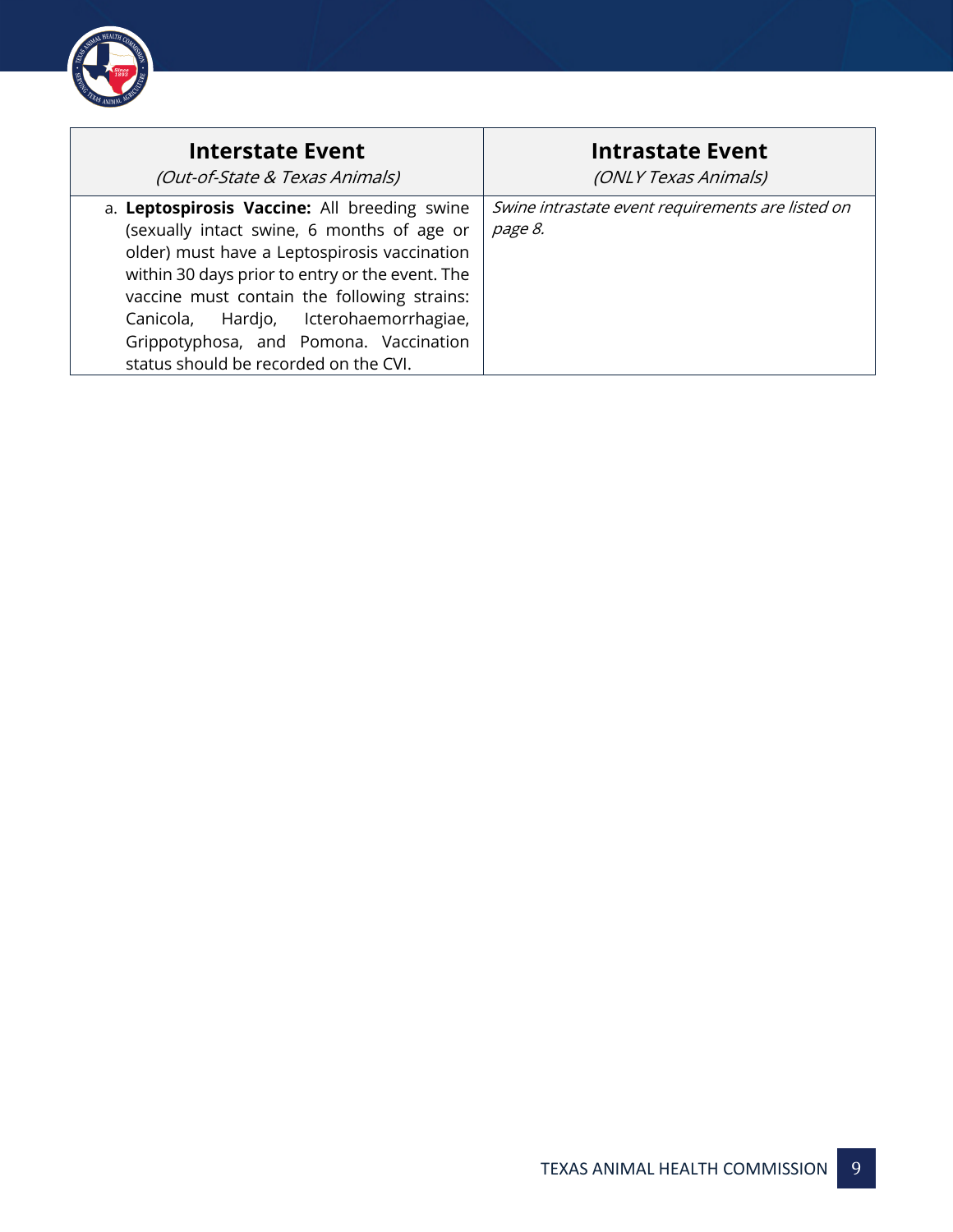

### **Poultry**

Chickens, turkeys, game birds of all ages, and other domestic fowl.

|    | <b>Interstate Event</b><br>(Out-of-State & Texas Animals)                                                                                                                                                                                                                                                                                                                                                                                    |    | <b>Intrastate Event</b><br>(ONLY Texas Animals)                                                                                                                                                    |
|----|----------------------------------------------------------------------------------------------------------------------------------------------------------------------------------------------------------------------------------------------------------------------------------------------------------------------------------------------------------------------------------------------------------------------------------------------|----|----------------------------------------------------------------------------------------------------------------------------------------------------------------------------------------------------|
|    | 1. Certificate of Veterinary Inspection (CVI): All<br>poultry must have a valid CVI. CVIs are valid for<br>30 days. Veterinarians should contact 512-719-                                                                                                                                                                                                                                                                                    | 1. | <b>Certificate of Veterinary Inspection (CVI):</b><br>Not required by the TAHC.                                                                                                                    |
|    | 0777 or 1-800-550-8242, ext. 777 for CVI<br>requirements.                                                                                                                                                                                                                                                                                                                                                                                    | 2. | <b>Entry Permit:</b> Not required by the TAHC.                                                                                                                                                     |
| 2. | <b>Entry Permit:</b> All poultry entering Texas to be                                                                                                                                                                                                                                                                                                                                                                                        | 3. | <b>Official Identification:</b> Not required by the<br>TAHC.                                                                                                                                       |
|    | exhibited, or exhibited and sold, must have an<br>entry permit issued by the TAHC within the                                                                                                                                                                                                                                                                                                                                                 | 4. | <b>Testing Requirements:</b>                                                                                                                                                                       |
|    | previous 15 days. Entry permits for poultry<br>coming may be obtained at any time by calling<br>512-719-0777, or 1-800-550-8242, ext. 777, or by<br>emailing the TAHC at permits@tahc.texas.gov.                                                                                                                                                                                                                                             |    | a. Pullorum-Typhoid (PT) Test: Poultry<br>must originate from flocks or hatcheries<br>free of pullorum disease and fowl typhoid<br>or have a negative PT test within 30 days<br>before exhibition. |
|    | 3. Official Identification: Not required by the<br>TAHC.                                                                                                                                                                                                                                                                                                                                                                                     |    | b. Laryngotracheitis (LT) Test: Poultry must<br>originate from areas where LT has not<br>been active in the past 30 days, and poultry                                                              |
| 4. | <b>Testing Requirements:</b>                                                                                                                                                                                                                                                                                                                                                                                                                 |    | must not have been vaccinated with the                                                                                                                                                             |
|    | a. Pullorum-Typhoid (PT) Test: Poultry must<br>originate from flocks or hatcheries free of<br>pullorum disease and fowl typhoid or have a<br>negative PT test within 30 days before<br>exhibition.                                                                                                                                                                                                                                           |    | modified live chick-embryo origin LT<br>modified<br>or the<br>live<br>MG-<br>vaccine<br>attenuated vaccine.<br>c. Avian Influenza (AI) Test: Not required by<br>the TAHC.                          |
|    | b. Laryngotracheitis (LT) Test: Poultry must<br>originate from areas where LT has not been<br>active in the past 30 days, and poultry must<br>not have been vaccinated with the modified<br>live chick-embryo origin LT vaccine or the<br>modified live MG-attenuated vaccine.<br>c. Avian Influenza (AI) Test: All poultry must<br>either have a negative flock test or individual<br>bird test for Al within 30 days prior to an<br>event. |    |                                                                                                                                                                                                    |
|    |                                                                                                                                                                                                                                                                                                                                                                                                                                              |    |                                                                                                                                                                                                    |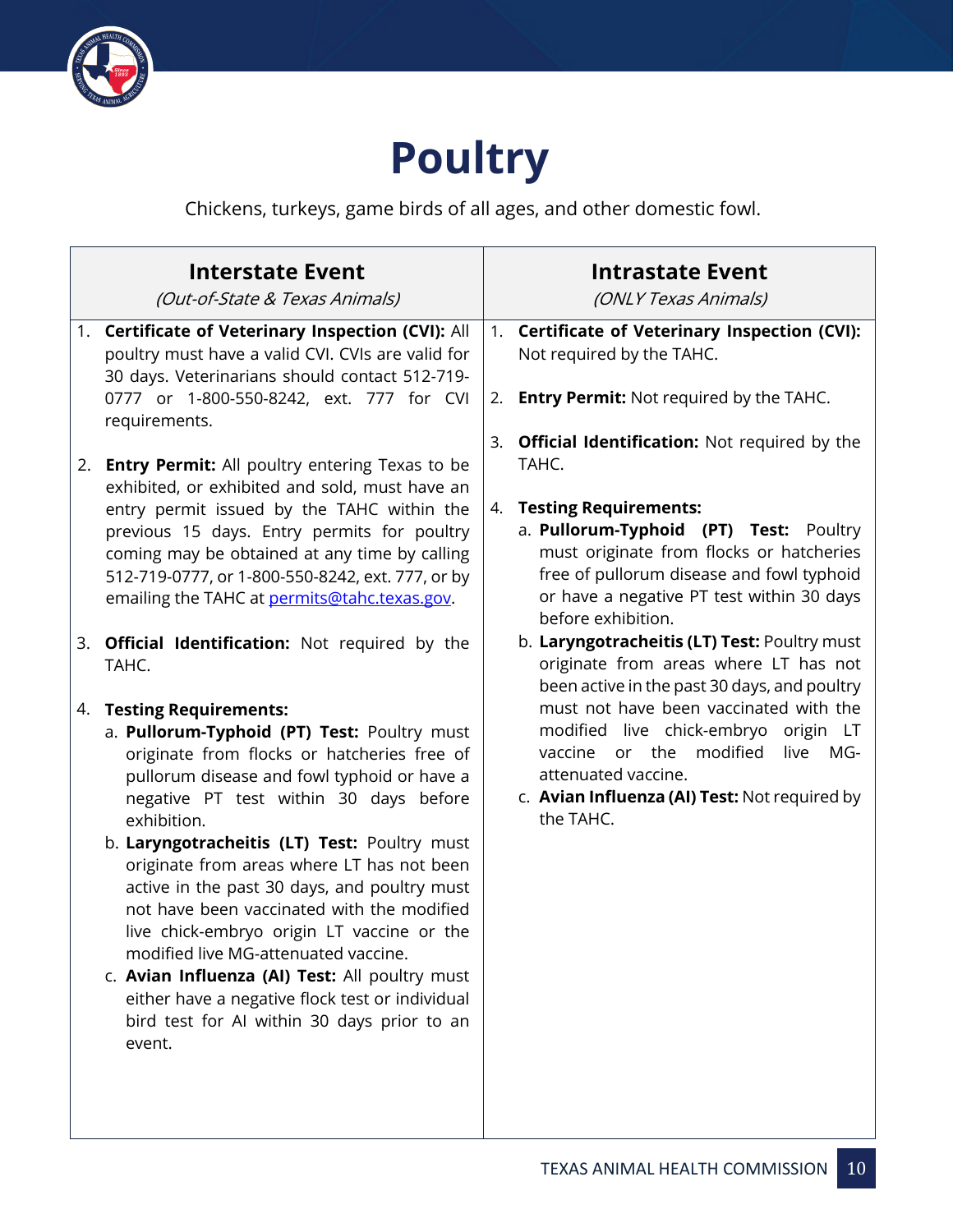

### **Exotics**

**Exotic Livestock:** non-indigenous, single-hooved or cloven-hooved animals known as ungulates, including animals from the swine, equine, rhinoceros, elephant, deer and antelope families **Camelidae:** includes camels, llamas and alpacas

**Exotic Bovidae:** non-indigenous members of the family of animals which includes water buffalo, gnu (wildebeest), addax, antelope, nilgai, and others

**Exotic Cervidae:** non-indigenous members of the family of animals such as deer, elk, moose, caribou, reindeer and sub-family musk deer

**Ratite:** includes ostriches, emus and rhea

\*Please note, any unlisted exotic livestock participating in an event or exhibition must meet TAHC requirements. Contact the TAHC 512-719-0777 or 1-800-550-8242, ext. 777.

|    | <b>Interstate Event</b><br>(Out-of-State & Texas Animals)                                                                                                                                                                                                                                                                                                                                                                                                                                                                                               |    | <b>Intrastate Event</b><br>(ONLY Texas Animals)                                                                                                                                                                                                                                                                                                                                                                                                                            |
|----|---------------------------------------------------------------------------------------------------------------------------------------------------------------------------------------------------------------------------------------------------------------------------------------------------------------------------------------------------------------------------------------------------------------------------------------------------------------------------------------------------------------------------------------------------------|----|----------------------------------------------------------------------------------------------------------------------------------------------------------------------------------------------------------------------------------------------------------------------------------------------------------------------------------------------------------------------------------------------------------------------------------------------------------------------------|
|    | 1. Certificate of Veterinary Inspection (CVI): All<br>exotics must have a valid CVI. CVIs are valid for<br>30 days. Veterinarians should contact 512-719-                                                                                                                                                                                                                                                                                                                                                                                               | 1. | Certificate of Veterinary Inspection (CVI):<br>Not required by the TAHC.                                                                                                                                                                                                                                                                                                                                                                                                   |
|    | 0777 or 1-800-550-8242, ext. 777 for CVI<br>requirements.                                                                                                                                                                                                                                                                                                                                                                                                                                                                                               | 2. | <b>Entry Permit: Not required by the TAHC.</b>                                                                                                                                                                                                                                                                                                                                                                                                                             |
|    |                                                                                                                                                                                                                                                                                                                                                                                                                                                                                                                                                         | 3. | <b>Exotic Cervidae:</b>                                                                                                                                                                                                                                                                                                                                                                                                                                                    |
| 2. | Entry Permit: All exotics entering Texas must<br>have an entry permit issued by the TAHC within<br>15 days of entry. Entry permits for exotics<br>coming may be obtained at any time by calling<br>512-719-0777, or 1-800-550-8242, ext. 777, or by<br>emailing the TAHC at permits@tahc.texas.gov.                                                                                                                                                                                                                                                     |    | a. Official Identification:<br>Unless<br>exotic<br>cervidae are classified as Chronic Wasting<br>Disease (CWD) susceptible species, there<br>are no official identification requirements.<br>b. Test Requirements: Unless exotic cervidae<br>are classified as CWD susceptible species,<br>there are no testing requirements.                                                                                                                                              |
| 3. | <b>Exotic Cervidae:</b>                                                                                                                                                                                                                                                                                                                                                                                                                                                                                                                                 |    | c. Chronic Wasting<br><b>Disease</b><br>(CWD)                                                                                                                                                                                                                                                                                                                                                                                                                              |
|    | a. Official Identification: All exotic cervidae must<br>be officially identified.<br>b. Tuberculosis (TB) Test: Unless excepted, two<br>negative tests are required. The TB tests must<br>be conducted more than 90 days apart and<br>the second test must be conducted within 90<br>days prior to entry and exhibition.<br>i. Exception: Exotic Cervidae originating<br>from a TB Certified Herd.<br>c. Chronic Wasting Disease (CWD) Susceptible<br>Species:<br>i. Exotic CWD Susceptible Species includes<br>North American elk or wapiti, red deer, |    | Susceptible Species:<br>ii. Exotic CWD Susceptible<br>Species<br>includes North American elk or wapiti,<br>red deer, Sika deer, moose, reindeer,<br>and any associated subspecies and<br>hybrids.<br>iii. Official Identification: All exotic CWD<br>susceptible species must be officially<br>identified.<br>iv. Test Requirements: Cervidae must<br>come from a TAHC CWD Certified Herd<br>or come from a premises that tests<br>eligible mortalities for CWD until such |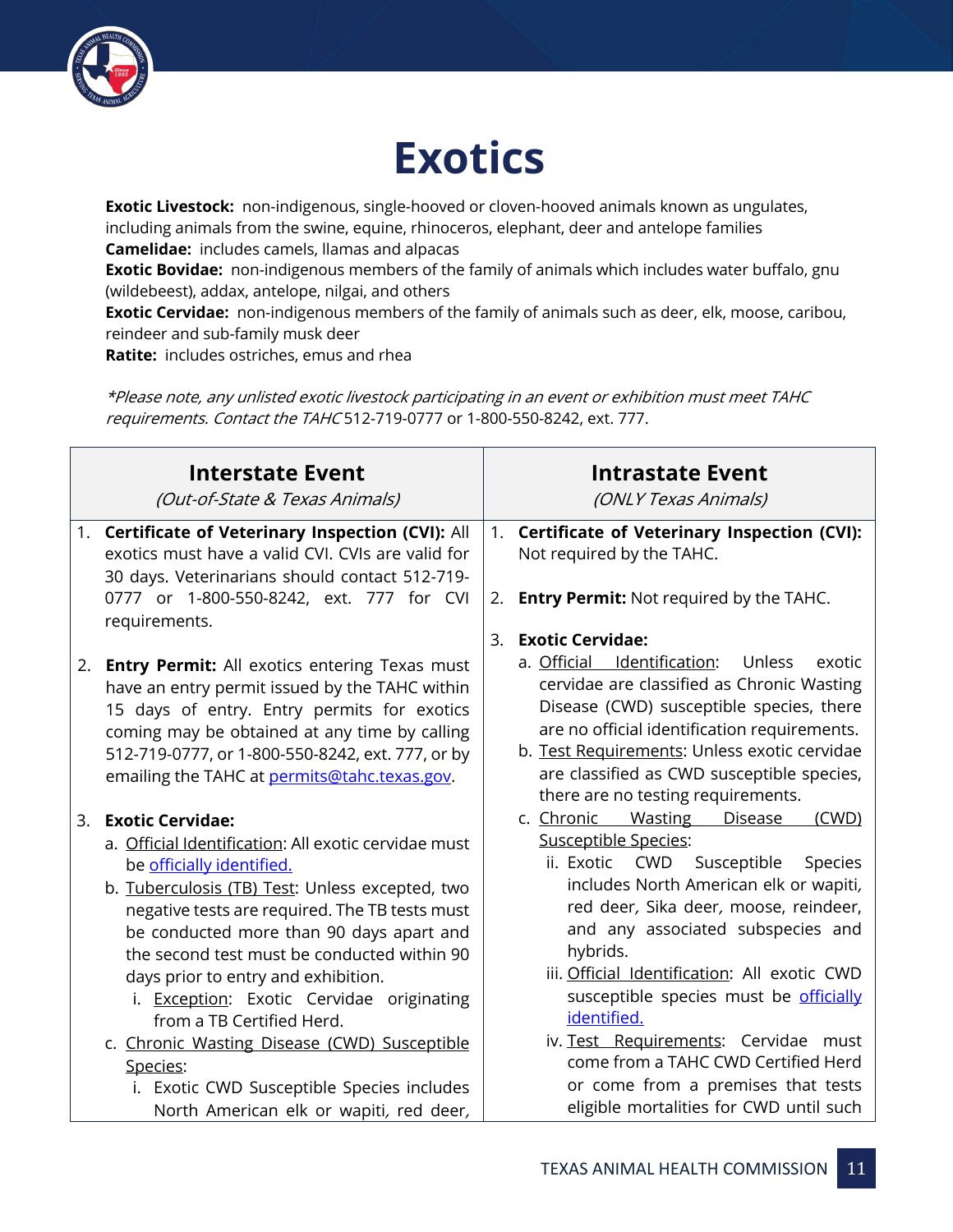

#### **Interstate Event**

(Out-of-State & Texas Animals)

Sika deer, moose, reindeer, and any associated subspecies and hybrids.

- i. Entry Permit: All requests for entry must be made in writing and accompanied with the information necessary to support import qualifications of the animal(s). This should be received by the TAHC at least ten working days prior to the proposed entry date.
- ii. Official Identification: All CWD susceptible species must be officially identified with two forms of identification.

iii. Movement Restrictions: The owner must provide documentation showing that the animal(s) originate from a herd that has successfully participated in a complete CWD herd certification program for a minimum of five years.

#### 4. **Exotic Bovidae:**

- a. Official Identification: All exotic bovidae must be [officially identified.](https://www.tahc.texas.gov/adt/pdf/ADT_OfficialIdentification.pdf)
- b. Testing Requirements:
	- i. Brucellosis Test: Exotic bovidae must have a valid negative test within 30 days prior to entry and exhibition.
	- ii. Tuberculosis (TB) Test: Exotic bovidae must have a negative test within 60 days prior to entry and exhibition.

#### 5. **Exotic Swine:**

- a. Official Identification: All exotic swine must be [officially identified.](https://www.tahc.texas.gov/adt/pdf/ADT_OfficialIdentification.pdf)
- b. Testing Requirements:
	- i. Brucellosis Test: Unless excepted, exotic swine must have a valid negative brucellosis test within 30 days prior to entry and exhibition.
	- ii. Pseudorabies Test: Unless excepted, exotic swine must have a negative pseudorabies test within 30 days prior to entry and exhibition.

### **Intrastate Event**

(ONLY Texas Animals)

time that three animals are tested and valid test results are obtained.

v. Movement Restrictions: Individuals moving exotic cervidae moving from a CWD Surveillance Zone or Containment Zone must contact the TAHC for more information at 512-719- 0777 or 1-800-550-8242, ext. 777.

#### 4. **Exotic Bovidae:**

- a. Official Identification: Not required by the TAHC.
- b. Test Requirements: Not required by the TAHC.

#### 5. **Exotic Swine:**

- a. Official Identification: Not required by the TAHC.
- b. Test Requirements: Not required by the TAHC.

#### 6. **Camelidae:**

- a. Official Identification: Not required by the TAHC.
- b. Test Requirements: Not required by the TAHC.

#### 7. **Ratites:**

- a. Official Identification:
	- i. *Exhibition ONLY*: Not required by the TAHC.
	- ii. Sale of Exhibition Animals. All ratites must be [officially identified.](https://www.tahc.texas.gov/adt/pdf/ADT_OfficialIdentification.pdf)
- b. Test Requirements: Not required by the TAHC.